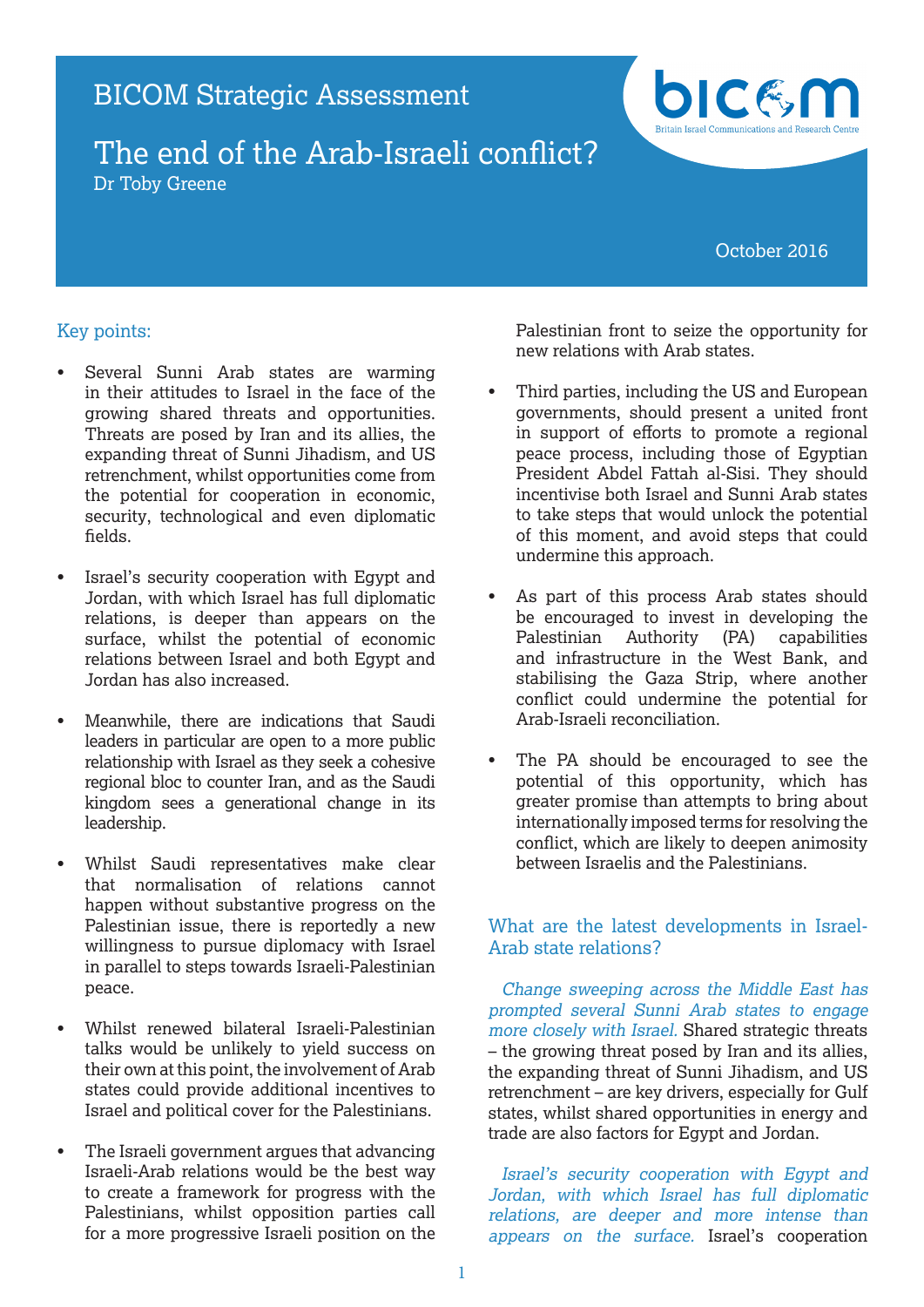with Egypt has intensified around Egypt's struggle against ISIL affiliated armed groups in the Sinai, who have developed cooperation with Hamas in the Gaza Strip. Israel has allowed Egyptian military deployment beyond the terms of the Israel-Egypt peace treaty and there are even reports of coordinated Israeli drone strikes in Sinai. Egypt returned its ambassador to Israel in January 2016, after a three-year hiatus, and Egypt's Foreign Minister Sameh Shoukry paid a rare visit in July 2016, underlining the warming political relationship.

The potential for economic relations between Israel and both Egypt and Jordan has also increased. In the energy sector, Israel's development of natural gas resources makes it a cheap potential source of energy for Jordan, and a potential partner for Egypt both as a supplier, and a partner in export infrastructure. Meanwhile the collapse of Syria has raised the significance of Israel as a transit option for trade from Europe and Turkey to Jordan and the Gulf.

Relations with Arab states with which Israel has no official ties – especially in the Gulf – are more obscure but also developing in some cases. Israeli officials, led by Foreign Ministry Director General Dore Gold, allude with increasing regularity to substantive new relationships being formed, on the basis of "identical threats" faced by Israel and several Sunni Arab countries. It is difficult to assess relations that are by their nature both covert and in flux, and the contacts should not be exaggerated, but recent public meetings between Israeli and Saudi public figures are tangible evidence of a shift.

In the last 18 months, senior Saudi figures have participated in public panels with Israeli counterparts, led by former Saudi intelligence chief and diplomat Prince Turki al-Faisal and retired general Anwer Eshki. Whilst these individuals are out of office, they presumably act at least with approval from Saudi authorities. These add to a wider array of covert contacts between officials and "track-two" meetings.

In July 2016 Eshki even led a group of Saudis in an unprecedented visit to Jerusalem where they held a meeting with Israeli officials and Knesset members, of which a photograph was published; something that would have been unthinkable until recently. $<sup>1</sup>$  It is also noteworthy that Saudi</sup>

<sup>1</sup> For an insider briefing on this meeting see: Michael Melchior, "The inside track on Saudi Arabia's delegation to Israel", BICOM, 4 August 2016.

Arabia agreed to respect the terms of the Israel-Egypt peace treaty when accepting the transfer of sovereignty of two islands in the Tiran Straits from Egypt in April, and that Israel did not object to the transfer. Analysts following Arabic language media also note an uptick in articles discussing the merits of a cooperative relationship with Israel, opening up for debate what was once taboo in many Arab states.

In 2015 Israel opened a formal diplomatic mission in the United Arab Emirates (UAE), officially accredited to the International Renewable Energy Agency (IRENA), which is based in Abu Dhabi. Whilst Dore Gold denied that it was an Israeli embassy or consulate, the move was interpreted widely as symbolising the warming of the UAE's ties with Israel. This followed the revelation in a version of the 2013 Israeli state budget of funding for a previously unacknowledged representative office in the Gulf.

It must be stressed that there is no uniformity among Gulf Cooperation Council (GCC) members on foreign policy or relations with Israel. There is sharp tension in particular between Saudi Arabia and Qatar over the latter's support for the Muslim Brotherhood, including Hamas in the Gaza Strip. Yet even Qatari officials have worked cooperatively with Israel on Gaza, including on reconstruction projects, and recently in coordinating payments of salaries to Hamas employed civil servants.

Meanwhile Egypt's President al-Sisi has taken steps to promote an Arab state-led initiative to break the Israeli-Palestinian impasse, based on the Arab Peace Initiative (API). (First proposed by the Saudi government in April 2002, the API offers Israel the prospect of normalised relations with the Arab world under certain conditions. including concluding a two-state agreement with the Palestinians under specified terms.) Al-Sisi made an unusual intervention in Israeli domestic politics during negotiations for an Israeli national unity government in May, by publicly calling for Israeli political unity to seize the opportunity for regional peace. It was widely reported that Tony Blair, who runs an independent initiative to promote a regional peace process, and meets frequently with Israeli and Arab leaders, was involved in coordinating this statement.

Until recently, the prospect of peace with Arab states was offered only after Israel reaches an agreement which satisfies Palestinian demands. The "all or nothing" character of the proposal, as well as specific demands about the final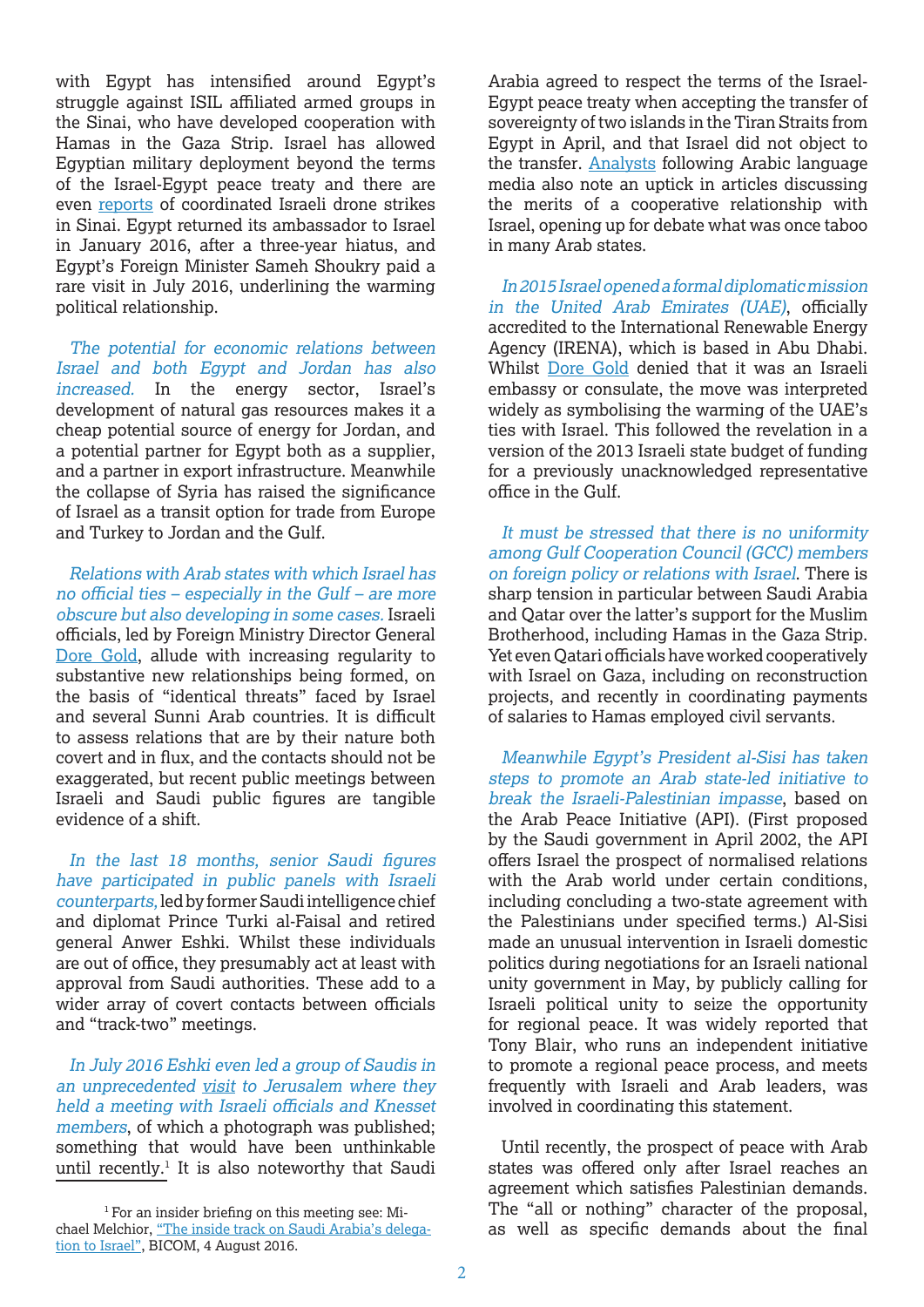settlement that are unacceptable to Israel, made Israelis wary.

Lately, however, Arab leaders have expressed willingness to pursue a diplomatic process with Israel in parallel to steps towards Israeli-Palestinian peace. This raises question of whether there is a possibility for a transformational new relationship between Israel and the Arab world, which could lead to, rather than simply be a consequence of, a breakthrough with the Palestinians.

Reflecting the opportunity represented by the shift in the Arab world, Prime Minister Netanyahu has recently taken a more positive line on the API. An attempt to form an Israeli national unity government with the centre-left Zionist Union, in which its leader Isaac "Buji" Herzog would become foreign minister, collapsed in May 2016. Herzog was expected to promote a regional peace initiative or summit, alongside Israeli steps on the ground including a construction freeze beyond the settlement blocs and more scope for Palestinian development in Area C, which could have helped set the context for reciprocal steps from Arab states. Netanyahu's decision to bring Yisrael Beiteinu party led by hawkish Avigdor Lieberman into the government instead set back this process.

Nonetheless, at the signing of a new coalition agreement on 30 May, Netanyahu and Lieberman welcomed Sisi's efforts, declaring: "The Arab peace initiative includes positive elements that can help revive constructive negotiations with the Palestinians." Lieberman has subsequently indicated his willingness to facilitate Palestinian development in Area C, and take steps to alleviate the situation in Gaza.

## Why is this change happening?

There has always been more to Arab relations with Israel than meets the eye. There is a decadeslong legacy of security and economic contacts between Israel and Arab Gulf states – including covert channels with the Saudis. For a time after the Oslo Accords Israel operated official trade offices in Oman and Qatar, and Israel remains a partner in the Oman based Middle East Desalination Research Centre (MEDRC). Lately, however, contacts with the Gulf have become more intense and somewhat more public.

The overriding external priority for GCC states is the threat posed by Iran. The Saudis in particular

oppose Iran's quest for regional hegemony and suspect them of seeking to undermine the USallied Gulf monarchies. Saudi Foreign Minister Adel bin Ahmed Al-Jubeir recently told an audience at Chatham House that "when we look at Iran, we have a country that's on a rampage". The antipathy relates to conflicting interests, and competition for regional dominance, but is greatly exacerbated by the sectarian Sunni-Shia divide. Iran openly supported the recent uprisings against Arab governments (except in Syria), which Gulf monarchies saw as a direct threat to their rule.

Meanwhile Israelis regard a nuclear armed Iran as their primary national security threat, due to Iran's ideological commitment to Israel's destruction, and its use of armed proxies like Hezbollah, Hamas and Islamic Jihad in a war of attrition against Israel. Israel and the Gulf States' common concerns are heightened due to the nuclear deal, which they believe will strengthen Iran with the removal of sanctions and lead it to the threshold of nuclear weapons when the deal expires in 10-15 years.

In addition, instability created by the conflicts in Iraq and Syria, Arab uprisings elsewhere, and the rise of ISIL/Daesh has heightened Gulf Arab concerns over their internal stability and created new opportunities for Iran to project influence via proxies, including in Syria, Lebanon, Iraq and Yemen.

This nexus of threats is combined with concern at the Obama administration's retrenchment policy. The clashes between Netanyahu and Obama over Iran and the Palestinian issue are well known but Obama's relations with Saudi leaders have been little better. Obama has little time for a Saudi monarchy he considers misogynistic and responsible for the promotion of extremism. The Saudis regard Obama as unreliable after abandoning Mubarak in Egypt and failed to act on his "red lines" in Syria. Most of all Saudis fear Obama's strategy of reducing America's role in Middle East security by creating a "cold peace" in which the Saudis "share" the region with Iran. US retrenchment heightens Israel's value as an ally against radical forces: both Iran and its proxies, and Sunni Jihadists.

Regionally, the Saudis along with other Sunni states would like to build a more cohesive bloc to counter Iran's influence, in which Israel could be a formidable ally. They would also like this to include Turkey. Ankara differs with the Saudis, Israel, and especially Egypt over support for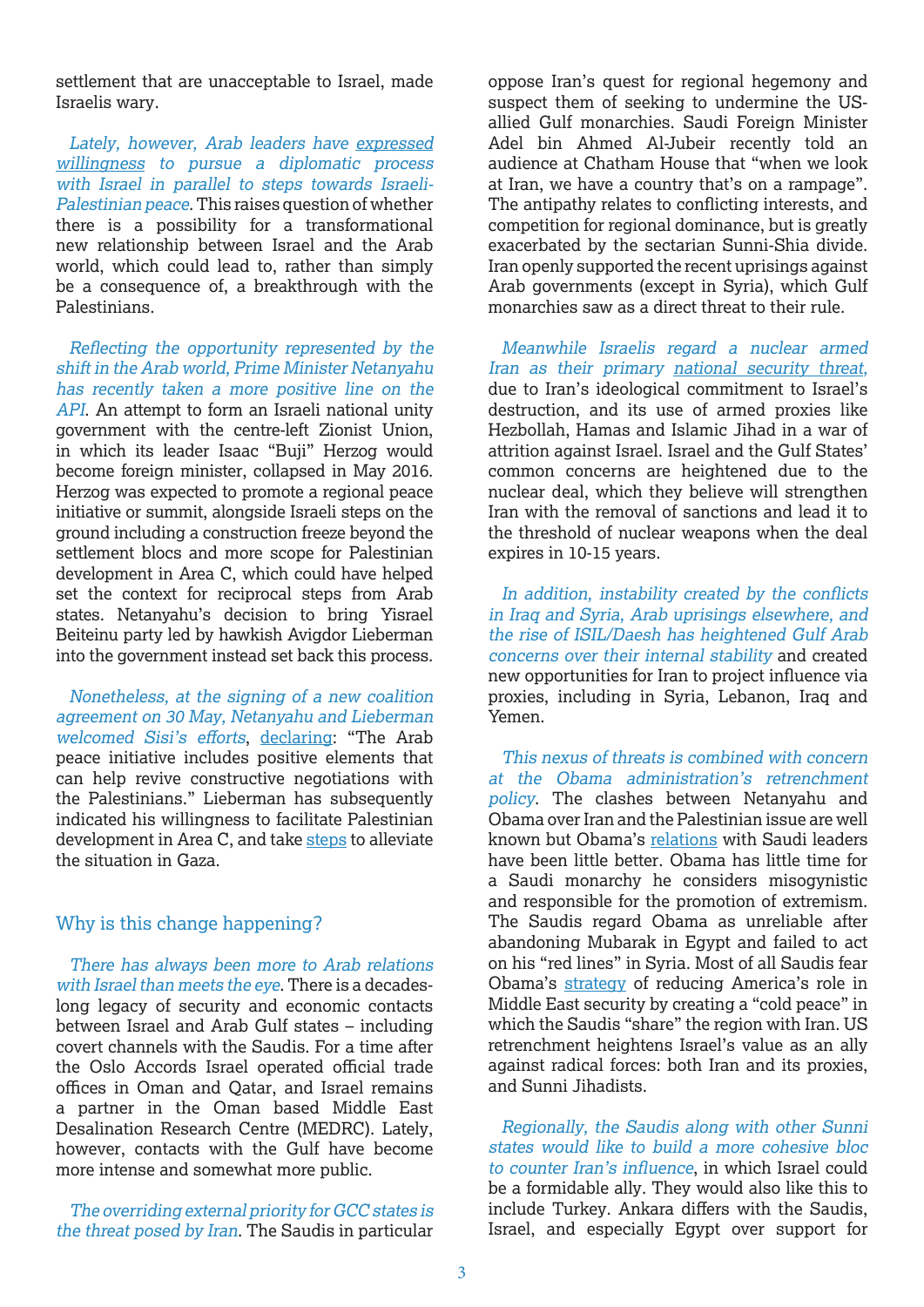the Muslim Brotherhood and Hamas, and has a complex relationship with Iran. However, the AKP government in Turkey agreed to re-establish normal relations with Israel in June, and has also improved its relations with the Saudis.

Furthermore, Saudi Arabia's more assertive regional policy reflects a generational change in its leadership. Muhammad bin Salman (MbS), the recently appointed 31-year-old deputy crown prince and defence minister, is associated with a greater determination to confront Iran, as demonstrated by the Saudi intervention against Iranian backed Houthi rebels in Yemen. He is believed to be open-minded in his attitudes to Israel.

### What does Arab-Israel cooperation mean in practice?

The potential for cooperation in economic, security, technological and even diplomatic fields is considerable. Yet in each case, the extent of the cooperation is limited by differences over the Palestinian issue. Arab leaders are very wary of being accused of betraying the Palestinians. Without a breakthrough in Israeli-Palestinian peace making, any warming of relations is likely to remain tentative.

For Arab states with no formal relations with Israel, there is scope for quiet contacts at the official level through covert diplomatic channels, via intelligence agencies and in multilateral forums or international capitals with the assistance of third parties, especially the US. Veteran US Middle East diplomat Dennis Ross recently called on the US to take a proactive role in coordinating three way discussions on issues such as intelligence sharing, contingency planning, de-confliction, channels of communication and responding to humanitarian crises. He suggested that contacts on modest, practical issues could serve as a good basis for building a more ambitious shared regional agenda.

This is in addition to unofficial "track-two" and semi-official contacts involving ex-officials which are already becoming more frequent and public. Whatever the framework, it is clear there are a lot of shared interests to discuss:

### Regional security and stability

For Saudi Arabia, the UAE, and in varying degree the other GCC countries, Iran is the primary concern, along with Hezbollah, its most powerful proxy. The GCC recently designated Hezbollah

as a terrorist organisation. The Lebanese organisation, working with its Iranian patrons, has expanded its regional role with its significant deployment fighting with Assad's forces in Syria and its role supporting Iranian aligned forces in Iraq and Yemen. Israelis have long regarded Hezbollah as by far the most potent of the armed forces on its borders, with over 100,000 rockets aimed at Israel from South Lebanon. Therefore the potential for intelligence coordination in efforts to inhibit Hezbollah's actions is considerable.

At the same time, Saudi Arabia has found itself facing an Iranian backed militia on its own borders in its conflict against Houthi rebels in Yemen assisted by Iran and Hezbollah. Saudi Arabia is now experiencing missile attacks on its cities such as Israel has faced from Hezbollah, Hamas and Palestinian Islamic Jihad for many years. Najran in southern Saudi Arabia has repeatedly come under rocket attack from Houthis forces in Yemen, with civilians killed. This opens up the question in the long term of cooperation in missile defence. Whilst the Saudis currently rely on US Patriot systems, Israel's Iron Dome is the missile defence system most capable of reliably intercepting short range rockets, with Israeli capabilities against mid and long range missiles also advancing rapidly.

The use of cyber technology in the security realm is another area where Israel offers leading edge capabilities that could benefit Gulf Arab states, and there is evidence of considerable trade, including in cyber technology, already taking place between Israel and the UAE. The massive cyber-attack on Saudi Aramco's computer systems in 2012 brought home the scale of this issue in the Gulf, and Iran is regarded as being strong in this field.

Looking regionally, Israel and Saudi Arabia are each working to promote stability in Egypt and Jordan. Israel coordinates closely with both on security issues, whilst in recent months Saudi Arabia has expanded financial assistance to both countries. In early April it announced financial aid to Egypt reportedly worth US\$22bn, and the same month, announced the formation of Saudi-Jordanian Coordination Council, intended to lead to considerable Saudi investment in Jordan, which is struggling under the weight of the Syrian refugee crisis.

### Diplomatic coordination

Israel, and certain Gulf states, notably Saudi Arabia and UAE, increasingly find themselves on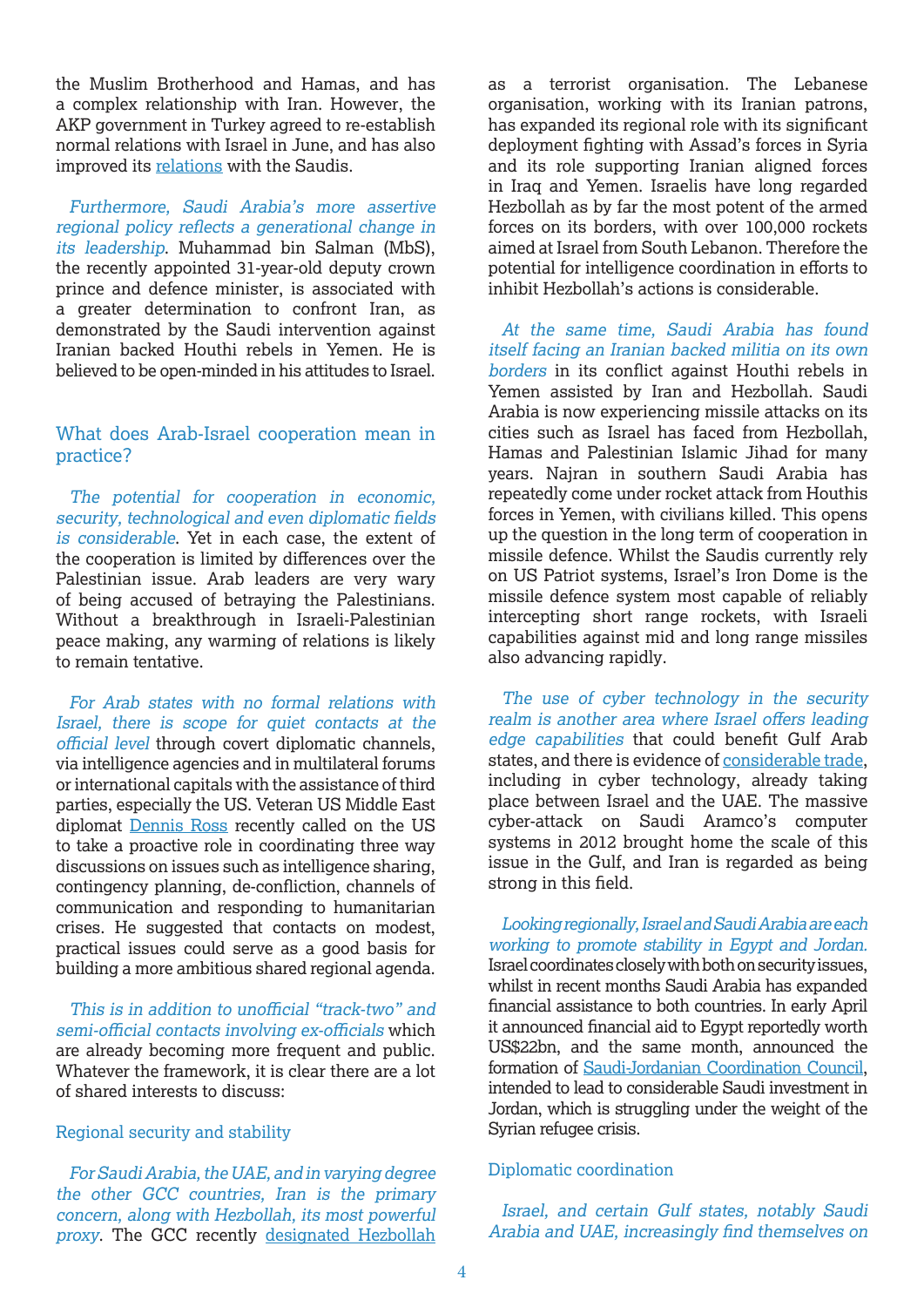the same side of arguments in Washington over US Middle East policy, whether that be opposing the accommodationist policy towards Iran, or calling for the US to back the al-Sisi government in Egypt. Private contacts between Israeli ambassadors and their Gulf Arab counterparts are tacitly acknowledged (e.g. by former Ambassador Michael Oren in his recent memoir) and the potential for greater coordination is considerable.

#### Economy and hi-tech

Whilst security cooperation may be the Saudi's first priority, some of its leaders speak openly of a bolder vision for economic cooperation with Israel. Saudi Prince Turki al-Faisel, sharing a stage with former Israeli national security adviser Maj. Gen. (ret.) Yaakov Amidror in May, amused his audience with the assertion that, "with Jewish money and Arab brains we can go a long way together," adding, "if we can get that situation – think of what we can do on science, on technology, on humanitarian affairs".

Israel could represent an important opportunity for the Saudis as they seek to diversify economically, given that Israel is a highly developed knowledge economy known for its prowess in hi-tech and its entrepreneurial spirit, which also has a significant Arab-speaking population. Meanwhile the Arab world represents a huge potential opportunity for Israel's electronics, medical technology and other hi-tech exports. There are also specific shared challenges and opportunities where Israeli technology could serve the Arab world, such as water conservation and solar energy.

Indeed, a full normalisation of relations between Israel and the Arab world would have a transformational impact for Israel – finally realising the Zionist vision of a state which enjoys full legitimacy and recognition in the Arab and wider Islamic world. However, this more ambitious vision cannot be realised without tangible progress on the Palestinian issue.

## How do Arab-Israel relations relate to the Palestinian Issue?

There is currently a heightened motivation for Sunni Arab leaders to bring about a resolution to the Israeli-Palestinian conflict. For Egypt and Jordan in particular, the potential instability that may follow the departure of PA President Mahmoud Abbas (who is 81), and the possibility

that Hamas may fill the void, is a source of considerable concern.2 This helps explain the unusual readiness of President al-Sisi to assert himself on the issue.

For Sunni Arab leaders in the Gulf, whilst the Palestinian issue is far from their top priority, it increasingly appears to be a strategic liability, quite apart from any sense of duty felt towards the Palestinians, or the emotional pull relating to the resonance of the issues for Arab and Islamic public opinion. In the past, Arab leaders used the Palestinian issue as a source of Arab unity and domestic legitimacy. Now, however, it serves as a tool for radical Islamist elements – both ISIL and Iran – to discredit them and win support for their revolutionary anti-Western agenda.

Iran in particular has long sought popular appeal in a Sunni Arab world generally distrustful of the Shia by positioning itself as a pillar of "resistance" to Israel – particularly in its support of Hamas, Islamic Jihad and Hezbollah. Iran has actively undermined all efforts to resolve the conflict, thereby preventing the formation of an Israeli-Sunni Arab bloc.

However, the bilateral Israeli-Palestinian track ran aground with the failure of the 2013-14 Kerry initiative, and currently has little prospect of revival. Many Israelis assume that Abbas is so weak and the Palestinians so fractured, that no matter what Israel offers, Abbas cannot make any reciprocal concessions. Israelis such as Amidror also argue that US and European indulgence of Palestinian intransigence, including European support for Palestinian attempts to "internationalise" the conflict and avoid bilateral negotiations, has contributed to the current diplomatic impasse.

The PA would prefer a process in supportive international forums which endorse Palestinian positions without making concessions to Israel. They are wary of Israel and Arab states coming together to impose position on them. Yet the recent French initiative – attractive to the Palestinians precisely because it avoids them entering bilateral talks – is openly rejected by Israel and has only lukewarm international support. A recent Russian initiative to convene a meeting between Netanyahu and Abbas also seems unlikely to generate substantive progress. Whether the Obama administration will make

<sup>&</sup>lt;sup>2</sup> See Lauren Mellinger, "Palestinian Politics After Abbas: institutional and constitutional challenges", BICOM Strategic Assessment, September 2016.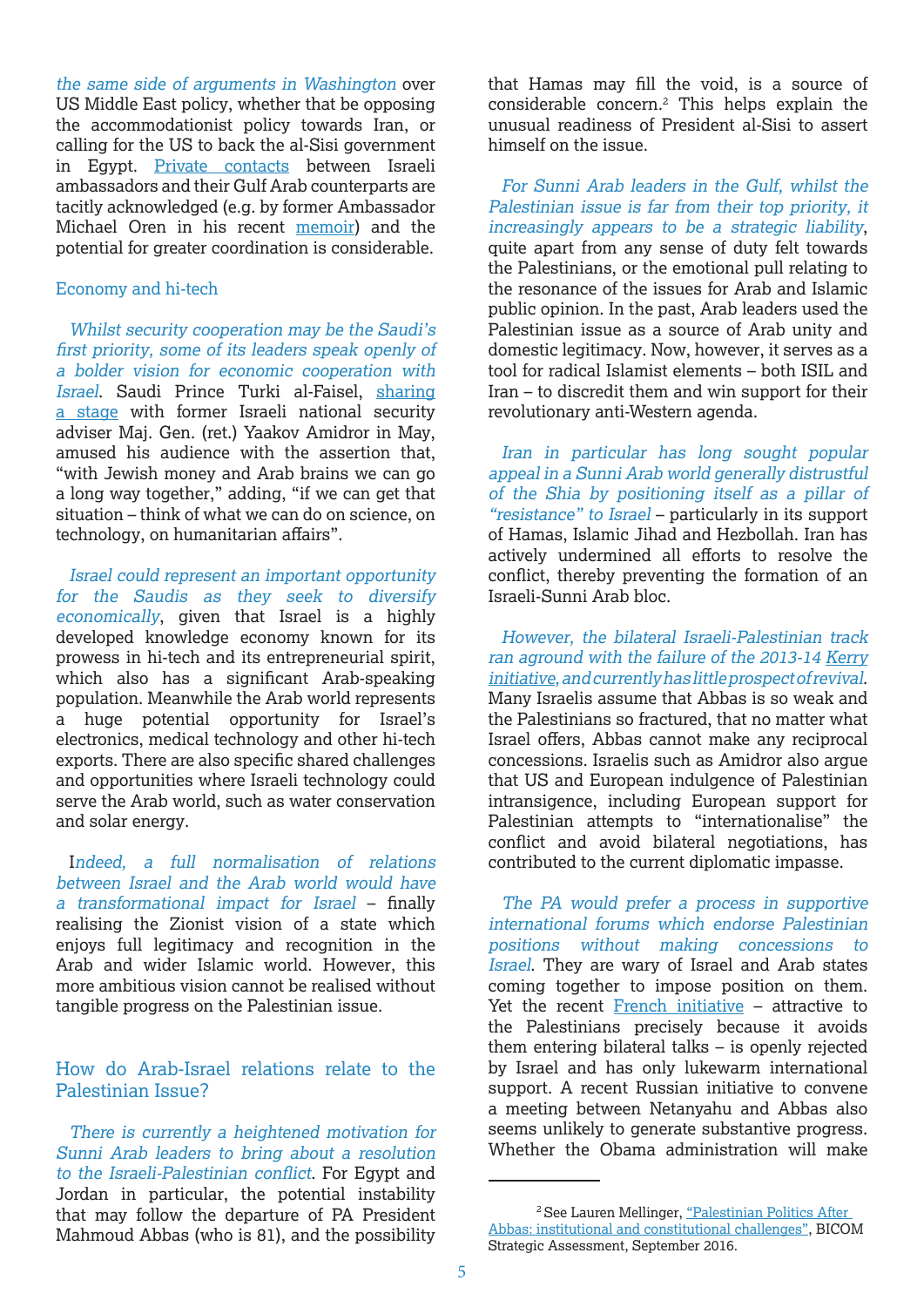any further intervention before its term expires – such as proposing a framework for final-status – remains to be seen.

In this context, Prime Minister Netanyahu argues that Israeli-Arab coordination would be the best way to establish a framework for Palestinians to re-enter direct talks with Israel. Netanyahu recently told CNN: "By nurturing these relationships that are taking place now with the Arab world that could actually help us resolve the Israeli-Palestinian conflict." Israeli officials argue that an Arab "umbrella" is required, both to provide Israel with additional incentives in the form of normalised relations, and to provide Abbas with the political legitimacy to make a deal with Israel.

However, Saudi representatives make clear that normalisation of relations cannot happen without progress towards an Israeli-Palestinian agreement, in their public and private contacts with Israeli counterparts. The Palestinian issue, though less central for Arab public opinion than in the past, remains potent. Arab leaders are wary to risk challenging domestic or global Islamic opinion with a bolder strategy including more open relations with Israel or a tougher line against Hamas, and therefore require considerable confidence that Israel is committed to substantive progress on the Palestinian issue. They are keenly aware that steps towards normalisation with Israel will be used against them by Iran and its allies in the battle for regional legitimacy. The Saudis are also focussed on other more pressing priorities, led by the conflicts in Syria, Iraq and Yemen.

Many Israelis on the centre and left of the spectrum argue that Israel should do more to proactively seize this opportunity. 3 They call for steps that would lay the basis for a regional peace initiative including a summit with Arab states, such as responding formally and positively to the API, accepting the principle of 1967 lines as the basis for a territorial agreement, freezing settlement construction (at least beyond the settlement blocs), or transferring more power to the PA in the West Bank. Some also call for Israeli unilateral steps to separate from the Palestinians in the West Bank and move towards a two state reality on the ground. A more pro-active Israeli approach would also, it is argued, head off international initiatives, such as that promoted by

France, which seek to impose terms for resolving the conflict that would prove unacceptable to Israel. Whilst Israel has in recent months taken some steps to increase Palestinian development opportunities in Area C and improve the situation in the Gaza Strip, and Netanyahu and Defence Minister Lieberman have made warm statements about the API, the scope for further measures will likely be limited without a change in the Israeli coalition.

### Conclusions and recommendations

The thaw between Israel and the Sunni Arab world is an opportunity that Western powers, including the UK, should welcome and encourage. Hopes that the nuclear deal would help transform Iran into a force for regional stability have not been borne out in the last 12 months. Iran's radical regional ambitions, wrapped in its deeprooted anti-Western ideology, and its potential to undermine the stability of its Arab neighbours, appears only to be growing. An Arab-Israeli regional bloc represents an opportunity to contain Iran and its attempts to ferment and exploit regional instability.

The increasing openness to Israel in the Sunni Arab world also represents probably the best opportunity to break the deadlock in the Israeli-Palestinian arena. Egypt is ready to take a more prominent role and several Arab states – notably Saudi Arabia and the UAE – are apparently willing to be more flexible on the process towards normalisation. Though the process that was hoped for if Isaac Herzog and Zionist Union had entered the coalition was stalled, the regional interests behind this process remain unchanged, meaning the potential to advance this process may still exist.

However, the Saudis and other Gulf states will remain highly sensitive to Arab public opinion and will not move towards any official normalisation of relations with Israel, or put pressure on the Palestinians, unless they believe there is a very good chance that a Palestinian state will emerge from the process. They also require persuading that this is an issue worth investing in, given the other regional crises drawing their attention.

Whilst a much bolder Israeli approach is hard to envisage with the current Israeli coalition, there is still potential for movement. Lieberman has demonstrated some pragmatism by backing Netanyahu's positive statement on the API,

<sup>&</sup>lt;sup>3</sup> See Toby Greene, "Two State Solution 2.0: New Israeli thinking on the Israeli-Palestinian conflict", Fathom, Spring 2016.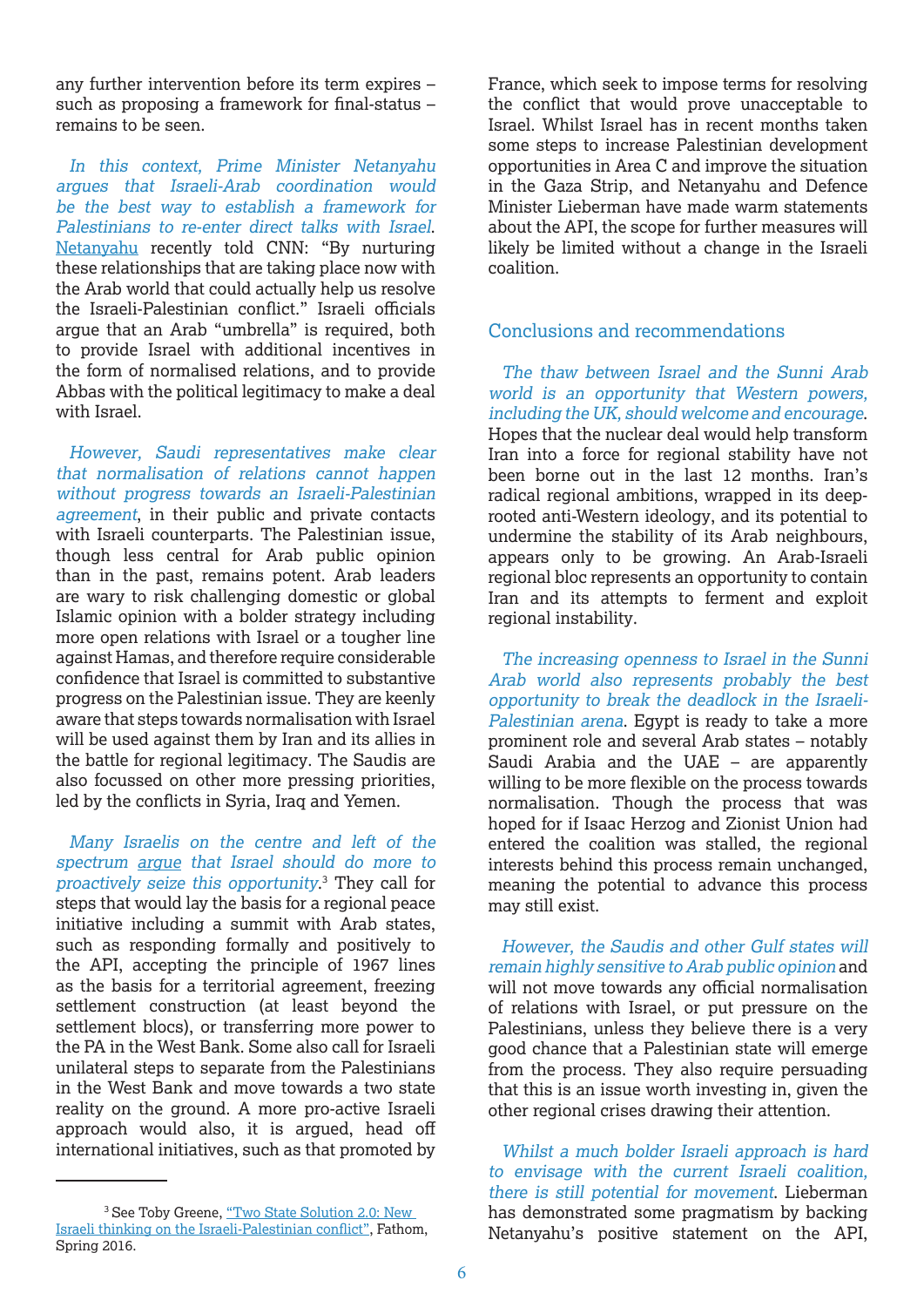expressing willingness to allocate land in Area C for Palestinian economic and infrastructure development, and expressing support for steps to ease the situation in Gaza. And whilst the possibility of Herzog entering the coalition as foreign minister receded after Lieberman's entry, there are regular reports of this possibility still being explored.

Israel however, will have to make firmer commitments about the outcome of the process, and not expect that Arab states will undercut key Palestinian demands, such as 1967 lines plus swaps as the basis for a border agreement, or a Palestinian capital in East Jerusalem.

In this context, third parties, such as the US and the UK, along with other European governments, should unite in support of those pursuing this process, including President al-Sisi, and incentivise both Israel and Sunni Arab states to unlock the potential of this moment, which may not last indefinitely. For the Arab states this would include offering steps towards normalisation that would make it politically feasible for Israel to make a more tangible commitment to Palestinian statehood and the API, along with steps to improve the situation on the ground in both the West Bank and Gaza Strip. The US in particular has the potential to take a much more active and leading role in this process, and the UK should work closely with the next US administration to explore fresh opportunities for the US to seize the initiative.

At the same time the Palestinians should be encouraged to look positively on a regional process and reassured about the end goal. As has been demonstrated in recent years, the PA's attempts to use international forums to impose terms for ending the conflict outside the context of bilateral negotiations only deepen the wedge between the parties and raised unfulfilled Palestinian expectations leading to more frustration on the ground. By contrast, an initiative built around a thaw in Israeli-Arab state relations and a regional summit of Israel and Arab states could bring the Palestinian issue back up the regional diplomatic agenda, give the PA the political support to establish a substantive diplomatic process with Israel, and bring tangible benefits for Palestinians on the ground.

Yet rather than pressuring the Palestinians to give more, the positive engagement of Arab states could reduce the demands on the PA to trade concessions to Israel early on, since Arab

states would share that burden. A broad, united international coalition could help reassure the Palestinians that their core interests will not be compromised, and prevent them pursuing less promising alternatives.

The UK and other third parties should also support more public contacts between Israelis and representatives of Arab states with which they do not have formal relations. The deep anti-Iran and anti-Hezbollah sentiment in the Arab world is an opportunity to change Arab perceptions of Israel and help desensitise Arabs to normalisation with Israel. More Arab figures should be encouraged to follow the example of Anwer Eshki, and bring delegations to Jerusalem to meet publicly with Israeli parliamentarians or civil society, in the framework of attempting to bring about a Palestinian state.

Britain has the capacity to play a role in promoting this process, for several reasons. It enjoys strong bilateral relations with Israel, leading Arab states and the US, rooted in close economic and strategic relations in each case. The UK also has a reputation for balanced positions in the Israeli-Palestinian arena and for putting the interests of advancing peace ahead of its own publicity and prestige. The UK should leverage this reputation and its diplomatic influence in the Arab world to promote contacts between Israel and Arab states. Along with other third parties it should focus on practical approaches that bring interlocutors together, putting to the side considerations of garnering political or public relations benefits for itself.

The willingness of Arab figures to take a risk and challenge their own domestic opinion could have a considerable impact on the Israeli public and help those in Israel making the case for a more progressive Israeli approach. Further down the line, third parties including the UK could promote Arab-Israeli cooperation in multilateral regional forums on issues of common concern, not only security but environment, health, water, energy, with a focus on practical, deliverable cooperation that shows the benefits of regional engagement for the lives of ordinary people.

Arab states should also be encouraged to assist in developing the capabilities and standing of the PA, including political support and financial support for infrastructure development the West Bank, alongside Israel improving movement and access and facilitating more Palestinian development in Area C. This should include